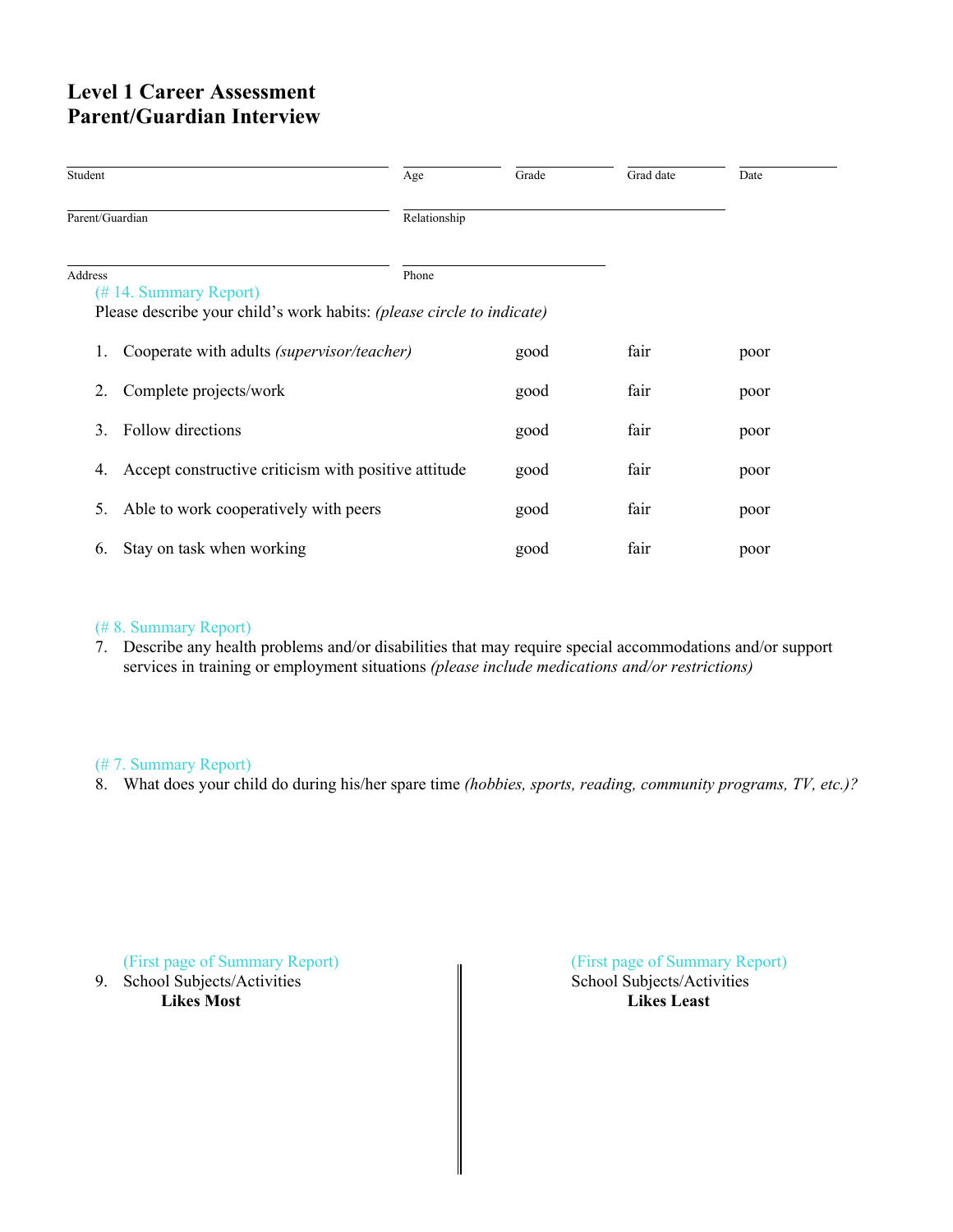## (# 11. Summary Report)

10. Describe the work tasks/chores/jobs your child does or has done *(please circle the tasks your child likes)* At home:

At school:

In the community:

### (# 2. Summary Report)

11. High School Sequence(s) (CTE program(s)) your child would like to pursue

#### (# 5. Summary Report)

12. Other school activities or subjects in which your child would like to participate

#### (# 3. Summary Report)

13. Has your child expressed interest in any occupations or jobs as a possibility for exploration, training, or future employment? *(Please explain)*

| 14. Does your child plan to graduate from High School?                          |  |  |  |  |
|---------------------------------------------------------------------------------|--|--|--|--|
| $(\# 4, \& \# 5$ . Summary Report)<br>15. Are job or career plans already made? |  |  |  |  |
| Plans after High School:                                                        |  |  |  |  |
| $2-4$ year college, <i>major</i> , <i>if known</i>                              |  |  |  |  |
| Technical school, type of training, if known                                    |  |  |  |  |
| Competitive Employment, in which field, if known                                |  |  |  |  |
| Supported Employment, in which field, if known                                  |  |  |  |  |
| Sheltered Employment                                                            |  |  |  |  |
| Volunteer/community work                                                        |  |  |  |  |
| (#9. Summary Report)                                                            |  |  |  |  |

16. Is your child having any difficulty understanding or keeping up with the work in any classes? If so, which classes?